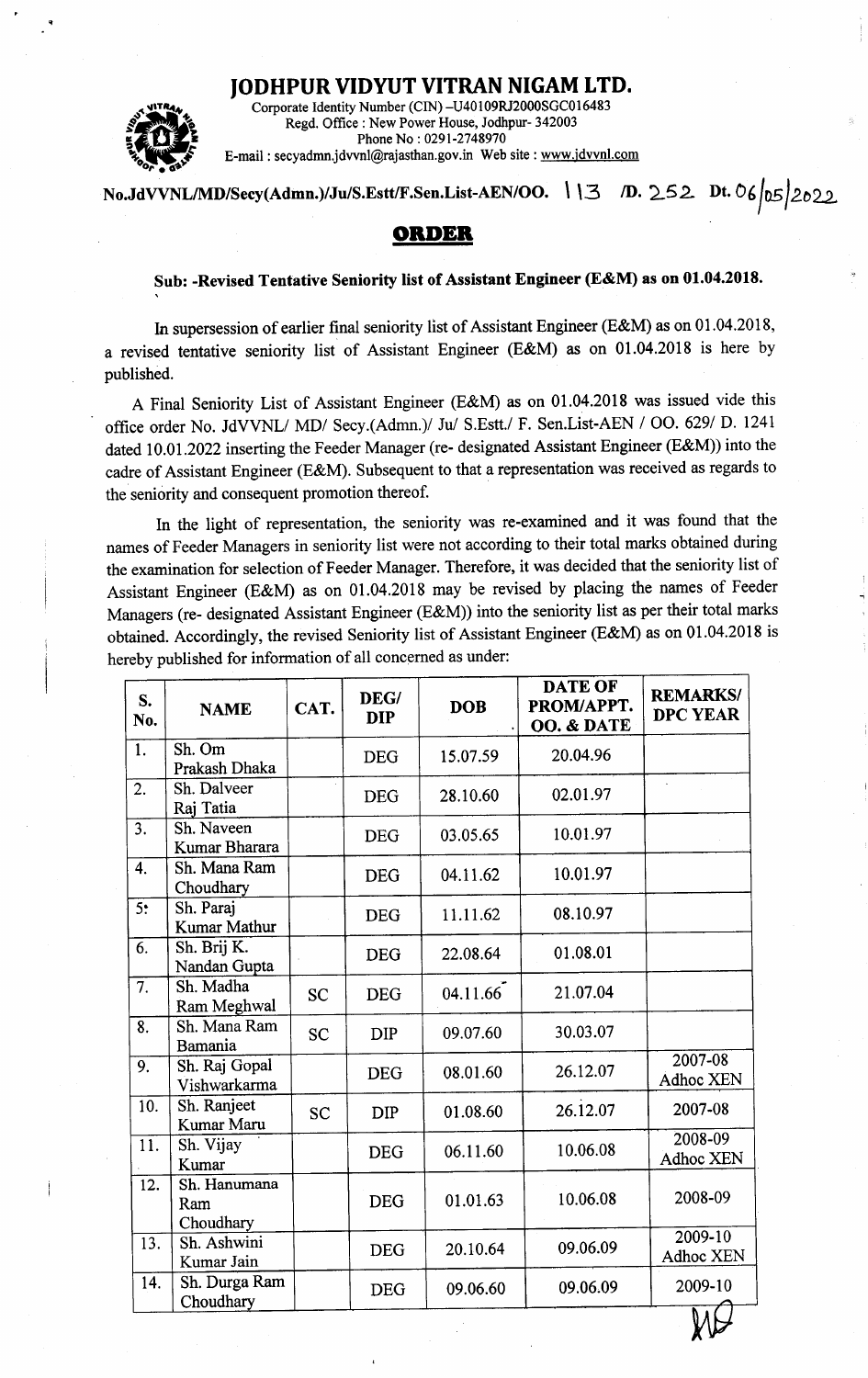| S.<br>No.         | <b>NAME</b>                       | CAT.       | DEG/<br><b>DIP</b> | <b>DOB</b> | <b>DATE OF</b><br>PROM/APPT.<br>OO. & DATE | <b>REMARKS/</b><br><b>DPC YEAR</b>    |
|-------------------|-----------------------------------|------------|--------------------|------------|--------------------------------------------|---------------------------------------|
| 15.               | Sh. Jagdish<br>Kataria            | <b>SC</b>  | <b>DIP</b>         | 20.02.61   | 09.06.09                                   | 2009-10                               |
| 16.               | Sh. Ummed<br>Krishan Vyas         |            | <b>DEG</b>         | 20.03.66   | 05.07.10                                   | 2010-11                               |
| 17.               | Sh. Kamal<br>Kant Vyas            |            | <b>DEG</b>         | 15.11.61   | 05.07.10                                   | 2010-11                               |
| 18.               | Sh. Suresh<br>Kumar Sharma        |            | <b>DEG</b>         | 03.06.64   | 05.07.10                                   | 2010-11                               |
| 19.               | Sh. Prakash<br>Jain               |            | <b>DEG</b>         | 23.12.68   | 06.09.10                                   | 2010-11                               |
| 20.               | Sh. Anil<br>Singhal               |            | <b>DEG</b>         | 01.07.68   | 06.09.10                                   | 2010-11                               |
| 21.               | Sh. Bhagwati<br>Prasad Mathur     |            | <b>DIP</b>         | 17.07.58   | 06.09.10                                   | 2010-11                               |
| 22.               | Sh. Virdha<br><b>Ram Beniwal</b>  |            | DIP                | 05.04.58   | 06.09.10                                   | 2010-11                               |
| 23.               | Sh. Rajendra<br>Lal Mathur        |            | <b>DIP</b>         | 06.08.58   | 06.09.10                                   | 2010-11                               |
| 24.               | Sh. Bhera Ram<br>Choudhary        |            | <b>DEG</b>         | 02.02.67   | 07.10.10                                   | 2010-11                               |
| 25.               | Sh. Mustaq<br>Ahmed<br>Siddique   |            | <b>DIP</b>         | 30.08.58   | 07.10.10                                   | 2010-11                               |
| 26.               | Sh. Gordhan<br>Ram Vishnoi        |            | DIP                | 07.07.58   | 01.11.10                                   | 2010-11                               |
| 27.               | Sh. Lal Chand                     | <b>SC</b>  | <b>DIP</b>         | 08.03.69   | 07.12.10                                   | 2010-11                               |
| 28.               | Sh. Kamal<br>Singh Meena          | <b>ST</b>  | <b>DEG</b>         | 30.09.82   | 434<br>29.06.07                            | FM re-<br>designated as<br><b>AEN</b> |
| 29.               | Sh. Nemi<br>Chand Verma           | <b>SC</b>  | <b>DEG</b>         | 04.10.80   | 426<br>29.06.07                            | $-do-$                                |
| 30.               | Sh. Latish<br>Kumar               | <b>SC</b>  | <b>DEG</b>         | 17.09.82   | 427<br>29.06.07                            | $-do-$                                |
| 31.               | Sh. Kailash<br>Kumar              | <b>SC</b>  | <b>DEG</b>         | 27.02.84   | 433<br>29.06.07                            | $-do-$                                |
| 32.               | Sh. Nimendra<br>Raj Singh         | <b>GEN</b> | <b>DEG</b>         | 21.11.83   | $-435$<br>29.06.07                         | $-do-$                                |
| $\overline{33}$ . | Sh. Prahlad<br>Ram                | <b>SC</b>  | <b>DEG</b>         | 10.01.77   | 428<br>29.06.07                            | $-do-$                                |
| 34.               | Sh. Rajendra<br>Kumar             | <b>ST</b>  | <b>DEG</b>         | 30.07.82   | 432<br>29.06.07                            | $-do-$                                |
| 35.               | Sh. Richpal<br>Singh Charan       |            | <b>DEG</b>         | 21.10.67   | 23.10.12                                   | 2011-12                               |
| 36.               | Sh. Dhira<br>Chand<br>Shivaran    |            | <b>DEG</b>         | 01.07.68   | 23.10.12                                   | 2011-12                               |
| 37.               | Sh. Gayad<br>Singh                |            | <b>DEG</b>         | 10.11.66   | 23.10.12                                   | 2011-12                               |
| 38.               | Sh. Rajeev<br><b>Kumar Mittal</b> |            | <b>DEG</b>         | 14.12.64   | 23.10.12                                   | 2011-12                               |
| 39.               | Sh. Bhavtosh<br>Parmar            |            | <b>DEG</b>         | 05.04.67   | 23.10.12                                   | 2011-12                               |
| 40.               | Sh. Sunil Dutt<br>Joshi           |            | <b>DEG</b>         | 01.07.62   | 23.10.12                                   | 2011-12                               |
| 41.               | Sh. Rajesh<br>Bohra               |            | <b>DEG</b>         | 13.11.66   | 23.10.12                                   | 2011-12                               |
| 42.               | Sh. Durga Ram<br>Choudhary        |            | <b>DEG</b>         | 02.07.65   | 23.10.12                                   | 2011-12                               |

rt t]

 $x+3$ 

4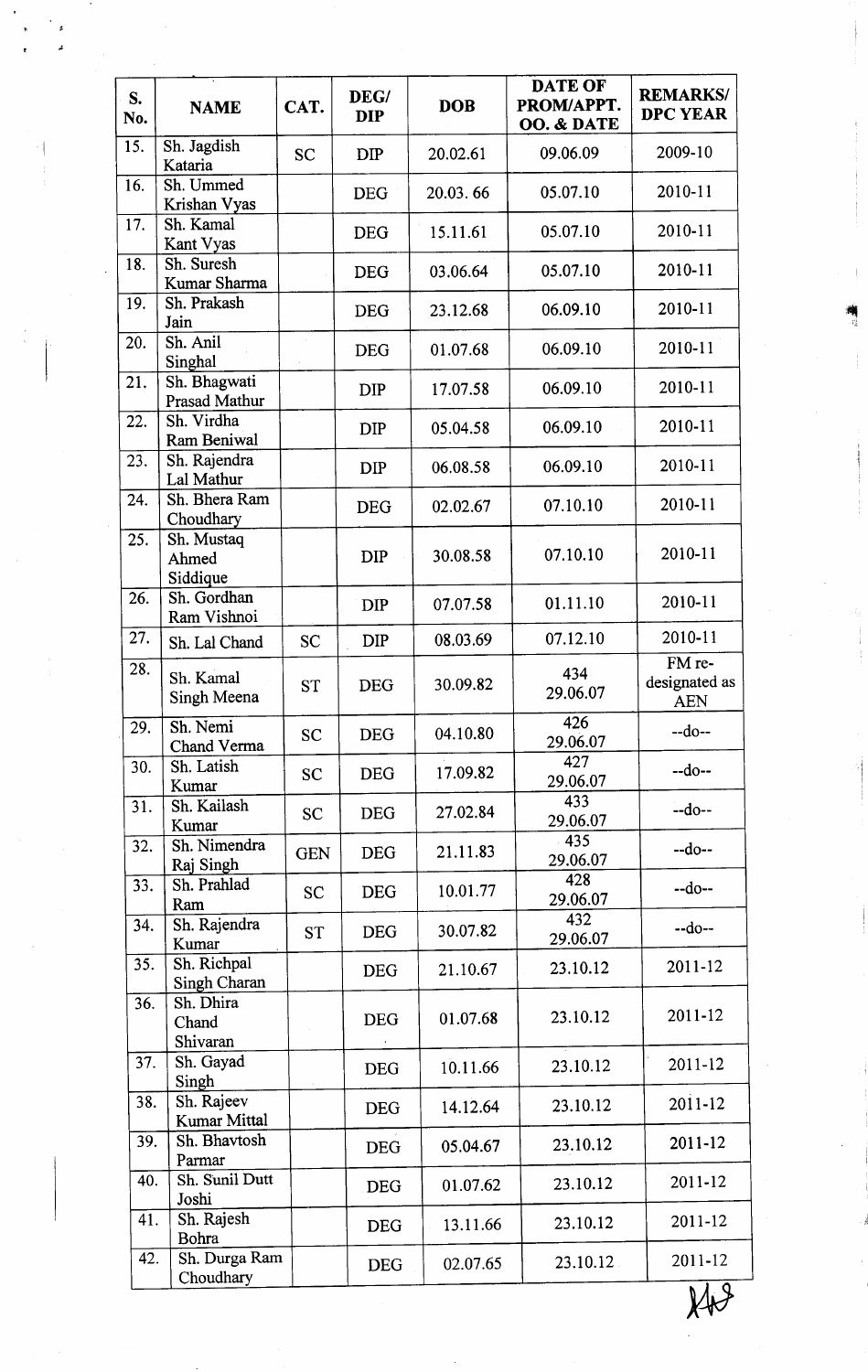| S.<br>No.         | <b>NAME</b>                       | CAT.       | DEG/<br><b>DIP</b> | <b>DOB</b> | <b>DATE OF</b><br>PROM/APPT.<br>OO. & DATE | <b>REMARKS/</b><br><b>DPC YEAR</b>    |
|-------------------|-----------------------------------|------------|--------------------|------------|--------------------------------------------|---------------------------------------|
| 43.               | Sh. Dalpat<br><b>Bhandari</b>     |            | <b>DEG</b>         | 20.08.66   | 23.10.12                                   | 2011-12                               |
| 44.               | Sh. Hari Ram<br>Dhaka             |            | <b>DEG</b>         | 01.02.64   | 23.10.12                                   | 2011-12                               |
| 45.               | Sh. Sanjay<br>Dutt Purohit        |            | <b>DEG</b>         | 01.07.63   | 23.10.12                                   | 2011-12                               |
| 46.               | Sh. Babu Lal<br>Vishnoi           |            | <b>DEG</b>         | 20.11.62   | 23.10.12                                   | 2011-12                               |
| 47.               | Sh. Sunil<br>Prakash<br>Mathur    |            | <b>DEG</b>         | 03.03.62   | 23.10.12.                                  | 2011-12                               |
| 48.               | Sh. Bhura Ram<br>Farouda          |            | <b>DEG</b>         | 06.04.65   | 23.10.12                                   | 2011-12                               |
| 49.               | Sh. Ajay<br>Kumar Sharma          |            | <b>DEG</b>         | 18.02.68   | 23.10.12                                   | 2011-12                               |
| 50.               | Sh. Ashok<br>Kumar<br>Agarwal     |            | <b>DEG</b>         | 10.09.70   | 23.10.12                                   | 2011-12                               |
| 51.               | Sh. Dev Karan<br>Choudhary        |            | <b>DEG</b>         | 02.07.67   | 23.10.12                                   | 2011-12                               |
| 52.               | Sh. Om<br>Prakash<br>Kashnia      |            | DIP                | 14.09.58   | 23.10.12                                   | 2011-12                               |
| 53.               | Sh. Har Lal<br>Vishnoi            |            | <b>DIP</b>         | 12.11.59   | 23.10.12                                   | 2011-12                               |
| 54.               | Sh. Harish<br>Devpal              | <b>SC</b>  | DIP                | 05.07.69   | 23.10.12                                   | 2011-12                               |
| 55.               | Sh. Laxman Das                    | <b>SC</b>  | <b>DIP</b>         | 15.06.69   | 23.10.12                                   | 2011-12                               |
| $\overline{56}$ . | Sh. Bhup Singh                    | <b>SC</b>  | DIP                | 01.07.68   | 23.10.2012                                 | 2011-12                               |
| 57.               | Sh. Babu Lal<br>Parihar           | <b>SC</b>  | <b>DIP</b>         | 05.05.67   | 23.10.12                                   | 2011-12                               |
| 58.               | Sh. Harish<br>Chandra Dhalia      | <b>SC</b>  | DIP                | 15.07.66   | 23.10.12                                   | 2011-12                               |
| 59.               | Sh.Manmohan<br>Singh<br>Shekhawat | <b>GEN</b> | <b>DEG</b>         | 30.12.86   | 363/687<br>15.09.08                        | FM re-<br>designated as<br><b>AEN</b> |
| 60.               | Sh.Vishnu<br>Methi                | <b>GEN</b> | <b>DEG</b>         | 10.10.86   | 358/692<br>15.09.08                        | $-do-$                                |
| 61.               | Sh.Anil Kumar                     | <b>OBC</b> | <b>DEG</b>         | 02.01.84   | 354/688<br>15.09.08                        | --do--                                |
| 62.               | Sh. Jitendra<br>Arora             | <b>GEN</b> | <b>DEG</b>         | 12.03.80   | 347/681<br>15.09.08                        | $-do-$                                |
| 63.               | Sh.Amit Sihra                     | <b>ST</b>  | <b>DEG</b>         | 15.04.83   | 359/693<br>15.09.08                        | $-do-$                                |
| 64.               | Sh.Tariq                          | <b>GEN</b> | <b>DEG</b>         | 01.07.80   | 370/704<br>15.09.08                        | $-do-$                                |
| 65.               | Ms.Neha<br>Gupta                  | <b>GEN</b> | <b>DEG</b>         | 26.10.85   | 364/698<br>15.09.08                        | $-do-$                                |
| 66.               | Sh.Chaman Lal<br>Airi             | <b>GEN</b> | <b>DEG</b>         | 08.12.78   | 352/686<br>15.09.08                        | $-do-$                                |
| 67.               | Sh.Mukesh<br>Kumar                | <b>GEN</b> | <b>DEG</b>         | 23.01.84   | 362/696<br>15.09.08                        | $-do-$                                |
| 68.               | Sh.Deepak<br>Ojha                 | <b>GEN</b> | <b>DEG</b>         | 28.03.81   | 350/684<br>15.09.08                        | $-do-$                                |
| 69.               | Sh.Madan<br>Gopal                 | <b>OBC</b> | <b>DEG</b>         | 14.07.84   | 369/703<br>15.09.08                        | $-do-$                                |
| 70.               | Ms.Prabha<br>Singh                | <b>GEN</b> | <b>DEG</b>         | 05.09.84   | 365/699<br>15.09.08                        | $-do-$                                |
|                   |                                   |            |                    |            |                                            |                                       |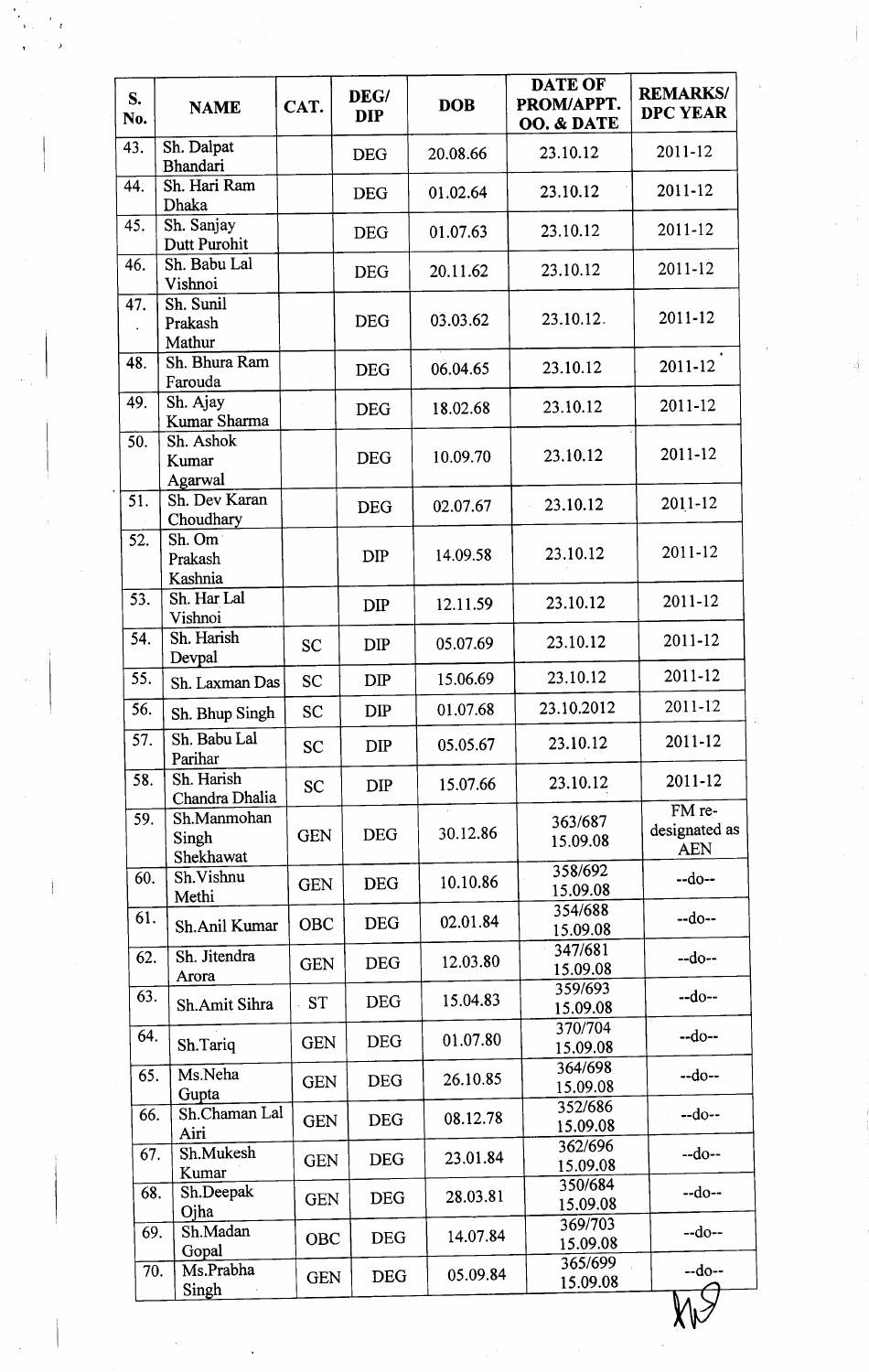| S.<br>No. | <b>NAME</b>                    | CAT.       | DEG/<br><b>DIP</b> | <b>DOB</b> | <b>DATE OF</b><br>PROM/APPT.<br>OO. & DATE | <b>REMARKS/</b><br><b>DPC YEAR</b> |
|-----------|--------------------------------|------------|--------------------|------------|--------------------------------------------|------------------------------------|
| 71.       | Sh.Digvijay<br>Singh Sisodia   | <b>GEN</b> | <b>DEG</b>         | 03.12.84   | 1124<br>30.12.08                           | $-do-$                             |
| 72.       | Sh.Rubina<br>Khan              | OBC        | <b>DEG</b>         | 29.12.84   | 366/700<br>15.09.08                        | $-do-$                             |
| 73.       | Sh. Mahesh<br>Kumar Daiya      | OBC        | <b>DEG</b>         | 02.06.85   | 348/682<br>15.09.08                        | $-do-$                             |
| 74.       | Sh.<br>Dharmendra<br>Prajapati | <b>OBC</b> | <b>DEG</b>         | 01.12.84   | 349/683<br>15.09.08                        | $-do-$                             |
| 75.       | Sh.Mahesh<br>Didwaniya         | OBC        | <b>DEG</b>         | 07.04.85   | 1127<br>30.12.08                           | $-do-$                             |
| 76.       | Sh.Manoj<br>Kumar Deora        | <b>SC</b>  | <b>DEG</b>         | 22.01.83   | 648<br>15.08.09                            | $-do-$                             |
| 77.       | Sh.Vishram<br>Lal Saini        | <b>OBC</b> | <b>DEG</b>         | 14.10.82   | 1128<br>30.12.08                           | $-do-$                             |
| 78.       | Ms.Ruchi<br>Bhansali           | <b>GEN</b> | <b>DEG</b>         | 26.12.84   | 1126<br>30.12.08                           | $-do-$                             |
| 79.       | Sh. Ashok<br>Kumar Trivedi     |            | <b>DEG</b>         | 01.07.65   | 23.10.12                                   | 2012-13                            |
| 80.       | Sh. Alpu Ram<br>Choudhary      |            | <b>DEG</b>         | 01.05.71   | 23.10.12                                   | 2012-13                            |
| 81.       | Sh. Kulveer<br>Singh Sandhu    |            | <b>DEG</b>         | 27.10.62   | 23.10.12                                   | 2012-13                            |
| 82.       | Sh. Raj Kumar<br>Soni          | <b>OBC</b> | <b>DEG</b>         | 01.03.69   | 23.10.12                                   | 2012-13                            |
| 83.       | Sh. Bhupendra<br>Bohra         |            | <b>DEG</b>         | 30.09.69   | 23.10.12                                   | 2012-13                            |
| 84.       | Sh. Bhupendra<br>Singh         | <b>OBC</b> | <b>DEG</b>         | 21.05.71   | 23.10.12                                   | 2012-13                            |
| 85.       | Sh. Manish<br>Mathur           |            | <b>DEG</b>         | 17.10.69   | 23.10.12                                   | 2012-13                            |
| 86.       | Sh. Arvind<br>Kumar<br>Gadhwal |            | <b>DEG</b>         | 03.05.68   | 23.10.12                                   | 2012-13                            |
| 87.       | Sh. Bhanwar<br>Lal Choudhary   |            | <b>DIP</b>         | 05.06.60   | 23.10.12                                   | 2012-13                            |
| 88.       | Sh. Harbans Lal<br>Arora       |            | <b>DIP</b>         | 10.07.60   | 23.10.12                                   | 2012-13                            |
| 89.       | Sh. Abdul<br>Kalam             |            | <b>DIP</b>         | 15.06.61   | 23.10.12                                   | 2012-13                            |
| 90.       | Sh. Lal Singh<br>Shekhawat     |            | <b>DIP</b>         | 24.03.63   | 23.10.12                                   | 2012-13                            |
| 91.       | Sh. Amitabh<br>Deora           |            | <b>DIP</b>         | 10.09.59   | 23.10.12                                   | 2012-13                            |
| 92.       | Sh. Desh<br>Deepak             |            | <b>DIP</b>         | 22.09.60   | 23.10.12                                   | 2012-13                            |
| 93.       | Sh. Devanand<br>Dhankani       |            | <b>DIP</b>         | 17.08.61   | 23.10.12                                   | 2012-13                            |
| 94.       | Sh. Moti Chand<br>Jain         |            | <b>DIP</b>         | 02.05.59   | 23.10.12                                   | 2012-13                            |
| 95.       | Sh. Natwar Lal<br>Mathur       |            | <b>DIP</b>         | 02.07.58   | 23.10.12                                   | 2012-13                            |
| 96.       | Sh. Bhagirath<br>Singh Senkhu  |            | <b>DEG</b>         | 05.08.67   | 03.09.13                                   | 2013-14                            |
| 97.       | Sh. Dinesh<br>Mathur           |            | <b>DEG</b>         | 12.06.66   | 03.09.13                                   | 2013-14                            |
| 98.       | Sh. Manoj<br>Kumar Goyal       |            | <b>DEG</b>         | 29.08.70   | 03.09.13                                   | 2013-14                            |
| 99.       | Sh. Sita Ram                   |            | <b>DEG</b>         | 08.01.69   | 03.09.13                                   | 2013-14                            |

 $\overline{\mathbb{W}}$ 

E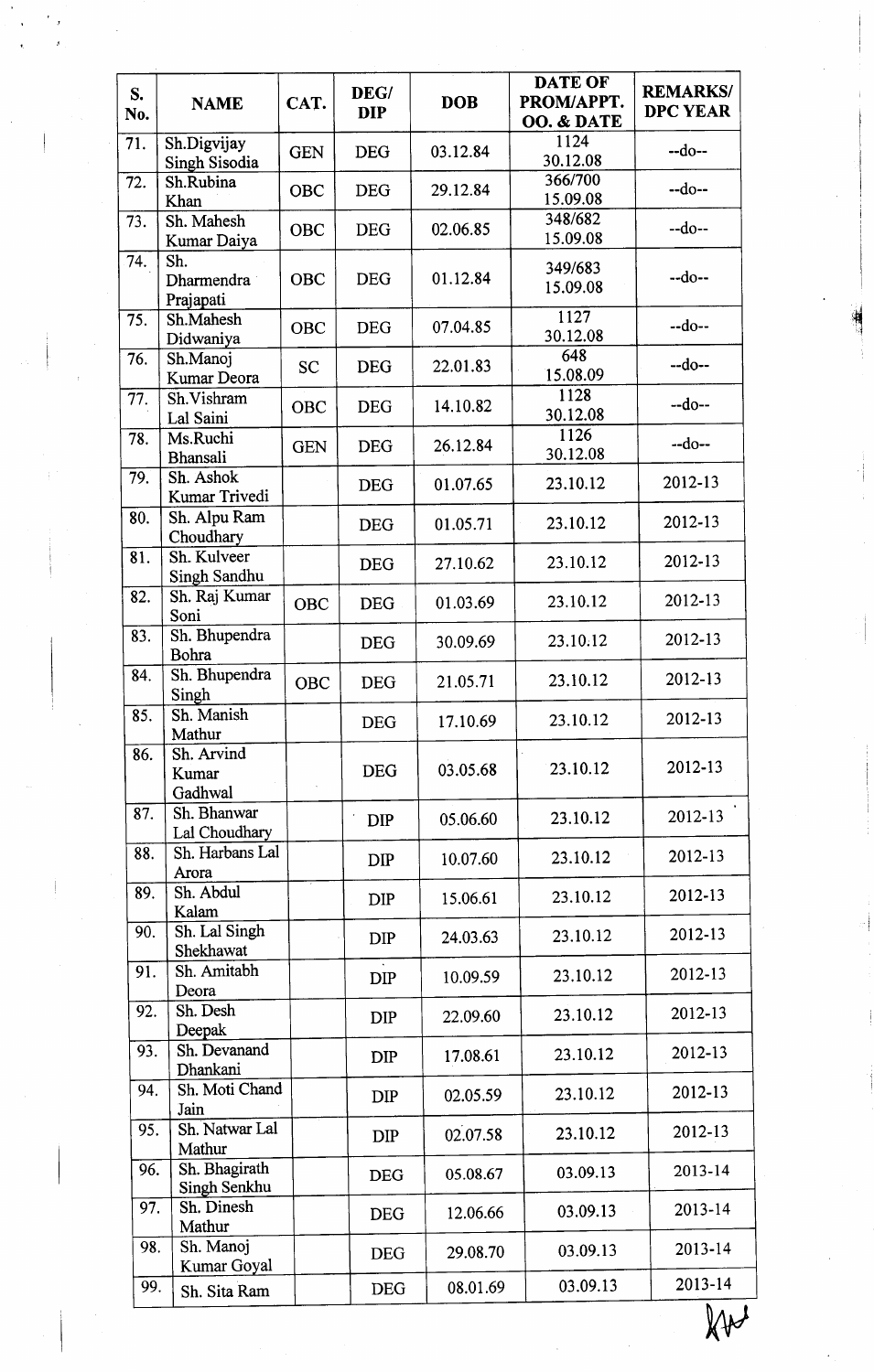| S.<br>No. | <b>NAME</b>                            | CAT.      | DEG/<br><b>DIP</b> | <b>DOB</b> | <b>DATE OF</b><br>PROM/APPT.<br>OO. & DATE | <b>REMARKS/</b><br><b>DPC YEAR</b> |
|-----------|----------------------------------------|-----------|--------------------|------------|--------------------------------------------|------------------------------------|
| 100.      | Sh. Pabu Ram<br>Siyag                  |           | <b>DEG</b>         | 01.07.71   | 03.09.13                                   | 2013-14                            |
| 101.      | Sh. Nimba<br>Ram                       |           | <b>DEG</b>         | 12.01.68   | 03.09.13                                   | 2013-14                            |
| 102.      | Sh. Shakti<br><b>Singh Rathore</b>     |           | <b>DEG</b>         | 02.10.72   | 03.09.13                                   | 2013-14                            |
| 103.      | Sh. Shazad<br>Khan                     |           | <b>DEG</b>         | 15.10.65   | 03.09.13                                   | 2013-14                            |
| 104.      | Sh. Girdhari<br>Lal Jat                |           | <b>DEG</b>         | 10.03.67   | 03.09.13                                   | 2013-14                            |
| 105.      | Sh. Narayan<br>Lal Suthar              |           | <b>DEG</b>         | 01.07.67   | 03.09.13                                   | $.2013 - 14$                       |
| 106.      | Sh. Mahesh<br>Kumar Bohra              |           | <b>DEG</b>         | 01.07.71   | 03.09.13                                   | 2013-14                            |
| 107.      | Sh. Sanjay<br><b>Kumar Mangal</b>      |           | <b>DEG</b>         | 02.10.69   | 03.09.13                                   | 2013-14                            |
| 108.      | Sh. Man Singh                          | <b>SC</b> | <b>DEG</b>         | 01.07.67   | 03.09.13                                   | 2013-14                            |
| 109.      | Sh. Mahesh<br>Kumar Bhati              | <b>SC</b> | <b>DEG</b>         | 18.05.81   | 03.09.13                                   | 2013-14                            |
| 110.      | Sh. Anil<br>Kumar Barwar               | <b>SC</b> | <b>DEG</b>         | 10.08.78   | 03.09.13                                   | 2013-14                            |
| 111.      | Sh. Ajay<br>Kumar<br>Tundwal           | <b>SC</b> | <b>DEG</b>         | 02.08.79   | 03.09.13                                   | 2013-14                            |
| 112.      | Sh. Ramesh<br>Kumar<br>Megwal          | <b>SC</b> | <b>DEG</b>         | 25.02.82   | 03.09.13                                   | 2013-14                            |
| 113.      | Sh. Ram<br>Kishan Meena                | <b>ST</b> | <b>DEG</b>         | 06.12.80   | 03.09.13                                   | 2013-14                            |
| 114.      | Sh. Mahendra<br>Kumar Meena            | <b>ST</b> | <b>DEG</b>         | 05.12.81   | 03.09.13                                   | 2013-14                            |
| 115.      | Sh. Namo<br>Narayan<br>Meena           | <b>ST</b> | <b>DEG</b>         | 05.07.83   | 03.09.13                                   | 2013-14                            |
| 116.      | Sh. Prakash<br>Chand Meena             | <b>ST</b> | <b>DEG</b>         | 11.11.82   | 03.09.13                                   | 2013-14                            |
| 117.      | Sh. Vijay<br>Singh Meena               | <b>ST</b> | <b>DEG</b>         | 02.10.83   | 03.09.13                                   | 2013-14                            |
| 118.      | Sh. Ashok<br>Kumar Meena               | <b>ST</b> | <b>DEG</b>         | 11.03.82   | 03.09.13                                   | 2013-14                            |
| 119.      | Sh. Rishikesh<br>Meena                 | <b>ST</b> | <b>DEG</b>         | 20.06.85   | 03.09.13                                   | 2013-14                            |
| 120.      | Sh. Vijay<br>Singh Meena               | <b>ST</b> | <b>DEG</b>         | 01.07.84   | 03.09.13                                   | 2013-14                            |
| 121.      | Sh. Rajesh<br>Prasad Meena             | <b>ST</b> | <b>DEG</b>         | 25.12.84   | 03.09.13                                   | 2013-14                            |
| 122.      | Sh. Shiv Ram<br>Meena                  | <b>ST</b> | <b>DEG</b>         | 10.07.86   | 03.09.13                                   | 2013-14                            |
| 123.      | Sh. Sanjay<br>Meena                    | <b>ST</b> | <b>DEG</b>         | 12.11.83   | 03.09.13                                   | 2013-14                            |
|           | Sh. Anand<br>124.<br>Prakash<br>Sharma |           | <b>DIP</b>         | 07.09.58   | 03.09.13                                   | 2013-14                            |
|           | Sh. Madan Lal<br>125.<br>Sharma        |           | <b>DIP</b>         | 29.07.61   | 03.09.13                                   | 2013-14                            |
|           | Sh. Bhaga Ram<br>126.<br>Pediwal       |           | <b>DEG</b>         | 26.05.68   | 01.10.13                                   | 2013-14                            |
|           |                                        |           |                    |            |                                            |                                    |

'H '1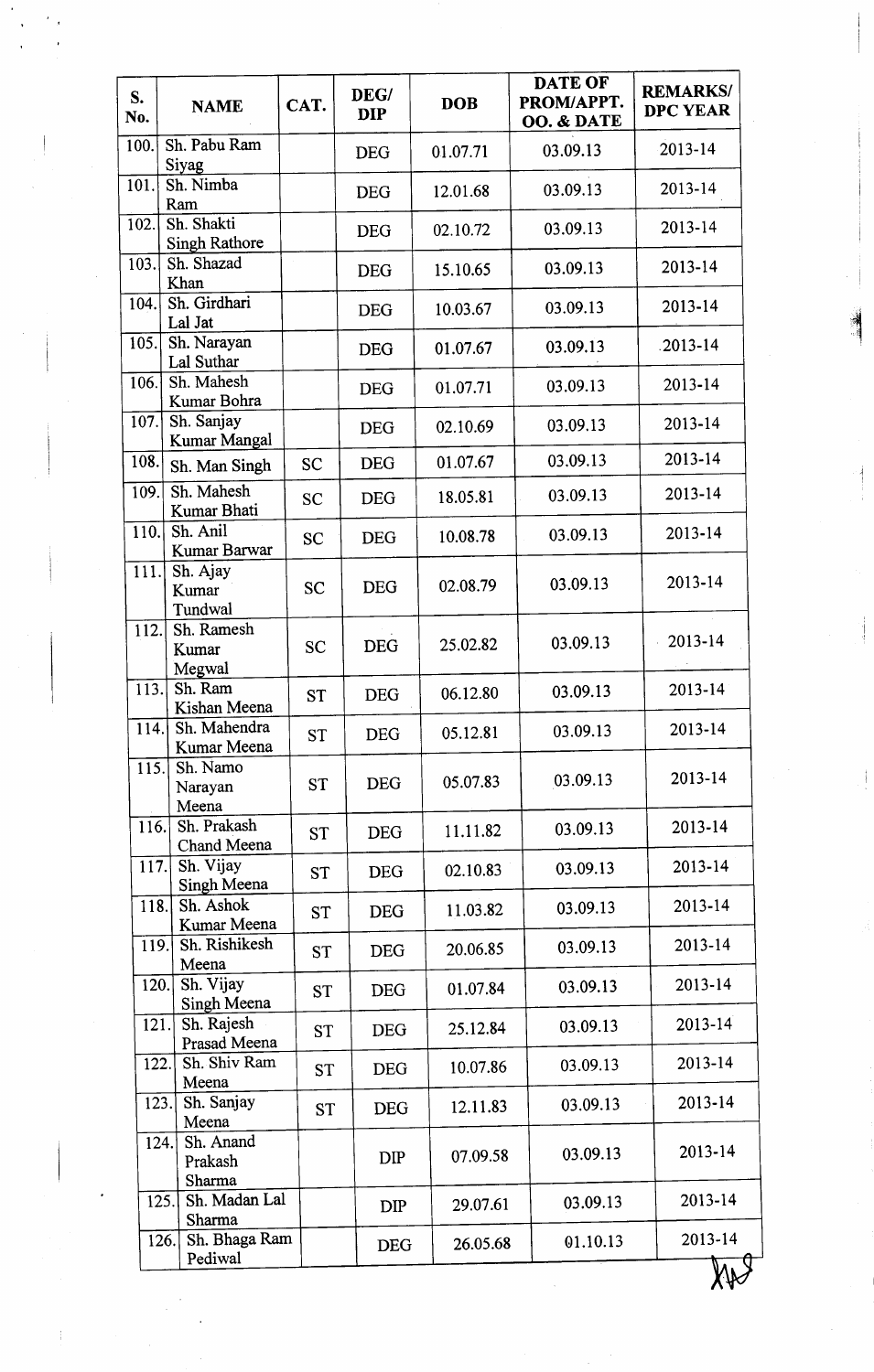| S.<br>No. | <b>NAME</b>                           | CAT.       | DEG/<br><b>DIP</b> | <b>DOB</b> | <b>DATE OF</b><br>PROM/APPT.<br>OO. & DATE | <b>REMARKS/</b><br><b>DPC YEAR</b> |
|-----------|---------------------------------------|------------|--------------------|------------|--------------------------------------------|------------------------------------|
| 127.      | Sh. Jaipal<br>Singh<br>Choudhary      |            | <b>DEG</b>         | 10.05.70   | 01.10.13                                   | 2013-14                            |
| 128.      | Sh. Jogendra<br>Singh                 | SC         | <b>DEG</b>         | 20.10.83   | 01.10.13                                   | 2013-14                            |
| 129.      | Sh. Mahadan<br>Charan                 |            | <b>DIP</b>         | 06.07.59   | 01.10.13                                   | 2013-14                            |
| 130.      | Sh. Bhanwar<br>Ram<br>Choudhary       |            | <b>DEG</b>         | 16.08.72   | 13.12.13                                   | 2013-14                            |
| 131.      | Sh. Radhey<br>Shyam Tak               |            | <b>DEG</b>         | 01.07.69   | 13.12.13                                   | 2013-14                            |
| 132.      | Sh. Suresh<br>Kumar Sethia            |            | <b>DEG</b>         | 10.04.72   | 13.12.13                                   | 2013-14                            |
| 133.      | Sh. Mahipal<br><b>Singh Parihar</b>   |            | <b>DEG</b>         | 28.06.71   | 13.12.13                                   | 2013-14                            |
| 134.      | Sh. Arvind Jain                       |            | <b>DEG</b>         | 13.10.71   | 13.12.13                                   | 2013-14                            |
| 135.      | Sh. Sonam<br>Dutta                    |            | <b>DEG</b>         | 06.10.69   | 22.08.14                                   | 2014-15                            |
| 136.      | Sh. Babu Lal<br>Sirvi                 |            | <b>DEG</b>         | 01.01.70   | 22.08.14                                   | 2014-15                            |
| 137.      | Sh. Sunil<br>Choudhary                |            | <b>DEG</b>         | 24.08.69   | 22.08.14                                   | 2014-15                            |
| 138.      | Sh. Mohd.<br><b>Abrar Ahmed</b>       | OBC        | <b>DEG</b>         | 25.09.67   | 22.08.14                                   | 2014-15                            |
| 139.      | Sh. Chetan<br>Prakash Suthar          | OBC        | <b>DEG</b>         | 01.07.66   | 22.08.14                                   | 2014-15                            |
| 140.      | Sh. Ashok<br><b>Kumar Mathur</b>      |            | <b>DEG</b>         | 27.07.58   | 22.08.14                                   | 2014-15<br><b>AMIE</b><br>14.3.97  |
| 141.      | Sh. Budha<br>Ram Vishnoi              |            | <b>DEG</b>         | 01.06.70   | 22.08.14                                   | 2014-15                            |
| 142.      | Sh. Jawari Lal<br>Choudhary           |            | <b>DEG</b>         | 21.03.71   | 22.08.14                                   | 2014-15                            |
| 143.      | Sh. Satish<br>Chand Sharma            | <b>OBC</b> | <b>DEG</b>         | 17.02.73   | 22.08.14                                   | 2014-15                            |
| 144.      | Sh. Girraj<br>Prasad Jajoriya         | <b>SC</b>  | <b>DEG</b>         | 01.07.73   | 22.08.14                                   | 2014-15                            |
| 145.      | Sh. Mohan<br>Ram Baral                | <b>SC</b>  | <b>DEG</b>         | 13.05.84   | 22.08.14                                   | 2014-15                            |
| 146.      | Sh.Gemra Ram<br>Garg                  | <b>SC</b>  | <b>DEG</b>         | 22.02.80   | 22.08.14                                   | 2014-15                            |
| 147.      | Sh. Bhagwan<br>Singh Bhati            |            | <b>DIP</b>         | 26.01.60   | 22.08.14                                   | 2014-15                            |
| 148.      | Sh. Bhanwar<br>Lal Vishnoi            |            | <b>DIP</b>         | 05.03.60   | 22.08.14                                   | 2014-15                            |
| 149.      | Sh. Ajay<br>Kumar Singh               |            | <b>DEG</b>         | 20.09.71   | 01.09.14                                   | 2014-15                            |
| 150.      | Sh. Sunil<br>Bohra                    |            | <b>DEG</b>         | 05.01.71   | 01.10.14                                   | 2014-15                            |
| 151.      | Sh. Virendra<br>Singh Kavia           | <b>OBC</b> | <b>DEG</b>         | 08.12.73   | 01.10.14                                   | 2014-15                            |
| 152.      | Smt. Vandana<br>Purohit               |            | <b>DEG</b>         | 15.08.66   | 11.03.15                                   | 2014-15                            |
|           | 153.<br>Sh. Pradeep<br>Bodana         | <b>SC</b>  | <b>DEG</b>         | 03.07.75   | 11.03.15                                   | 2014-15                            |
|           | Sh. Shantanu<br>154.<br>Kumar Singhal |            | <b>DEG</b>         | 29.12.73   | 01.06.16                                   | 2015-16                            |

 $X \rightarrow Y$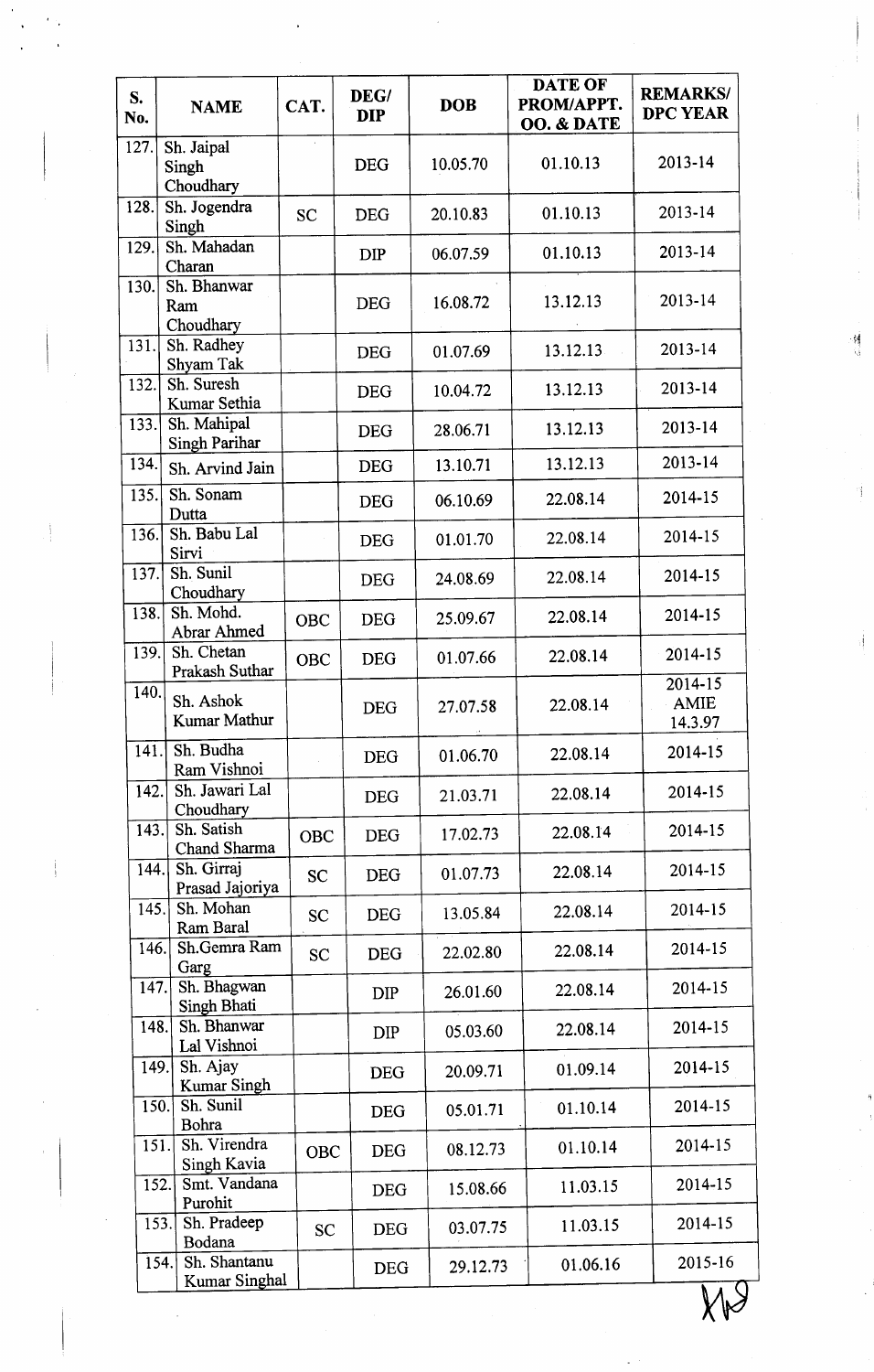| S.<br>No. | <b>NAME</b>                        | CAT.       | DEG/<br><b>DIP</b> | <b>DOB</b> | <b>DATE OF</b><br>PROM/APPT.<br>OO. & DATE | <b>REMARKS/</b><br><b>DPC YEAR</b> |
|-----------|------------------------------------|------------|--------------------|------------|--------------------------------------------|------------------------------------|
| 155.      | Sh. Rakesh<br>Kumar Sharma         |            | <b>DEG</b>         | 26.01.73   | 01.06.16                                   | 2015-16                            |
| 156.      | Sh. Manish<br>Sharma               |            | <b>DEG</b>         | 10.09.72   | 01.06.16                                   | 2015-16                            |
| 157.      | Sh. Mahendra<br>Kumar Ola          |            | <b>DEG</b>         | 15.01.70   | 01.06.16                                   | 2015-16                            |
| 158.      | Sh. Rajendra<br>Singh<br>Shekhawat |            | <b>DEG</b>         | 31.05.74   | 01.06.16                                   | 2015-16                            |
| 159.      | Sh. Shaitan<br>Singh Sisodia       | <b>OBC</b> | <b>DEG</b>         | 05.04.71   | 01.06.16                                   | 2015-16                            |
| 160.      | Sh. Inder Dan<br>Charan            |            | <b>DEG</b>         | 02.10.76   | 01.06.16                                   | 2015-16                            |
| 161.      | Smt. Veena<br>Pareek               |            | <b>DEG</b>         | 28.11.74   | 01.06.16                                   | 2015-16                            |
| 162.      | Sh. Sudhir<br>Kumar Sharma         | OBC        | <b>DEG</b>         | 28.10.75   | 01.06.16                                   | 2015-16                            |
| 163.      | Sh. Baldev<br>Singh                | <b>OBC</b> | <b>DEG</b>         | 28.12.75   | 01.06.16                                   | 2015-16                            |
| 164.      | Sh. Pratapa<br>Ram                 |            | <b>DEG</b>         | 15.11.71   | 01.06.16                                   | 2015-16                            |
| 165.      | Sh. Bhawani<br>Singh<br>Shekhawat  |            | <b>DEG</b>         | 20.02.69   | 01.06.16                                   | 2015-16                            |
| 166.      | Sh. Pradeep<br>Kumar<br>Choudhary  |            | <b>DEG</b>         | 04.10.70   | 01.06.16                                   | 2015-16                            |
| 167.      | Sh. Poonma<br>Ram Vishnoi          |            | <b>DEG</b>         | 30.06.72   | 01.06.16                                   | 2015-16                            |
| 168.      | Sh. Laxman<br>Singh Gehlot         | <b>OBC</b> | <b>DEG</b>         | 07.06.70   | 01.06.16                                   | 2015-16                            |
| 169.      | Sh. Ugara Ram<br>Choudhary         |            | <b>DEG</b>         | 20.06.71   | 01.06.16                                   | 2015-16                            |
| 170.      | Sh. Vikash<br>Gupta                |            | <b>DEG</b>         | 02.10.81   | 01.06.16                                   | 2015-16                            |
| 171.      | Sh. Sanjay<br>Kumar Yadav          | <b>OBC</b> | <b>DEG</b>         | 20.10.78   | 01.06.16                                   | 2015-16                            |
| 172.      | Sh. Sandeep<br>Dave                |            | <b>DEG</b>         | 23.09.80   | 01.06.16                                   | 2015-16                            |
| 173.      | Sh. Jitendra<br>Tomer              |            | <b>DEG</b>         | 04.02.82   | 01.06.16                                   | 2015-16                            |
| 174.      | Sh. Abdul<br>Majid                 |            | <b>DEG</b>         | 20.10.76   | 01.06.16                                   | 2015-16                            |
| 175.      | Sh. Ranjeet<br>Kumar               |            | <b>DEG</b>         | 08.07.79   | 01.06.16                                   | 2015-16                            |
| 176.      | Sh. Bharat<br>Kumar Deora          |            | <b>DEG</b>         | 30.06.81   | 01.06.16                                   | 2015-16                            |
| 177.      | Sh. Manish<br>Kalara               |            | <b>DEG</b>         | 02.11.80   | 01.06.16                                   | 2015-16                            |
| 178.      | Sh.Mukesh<br>Kumar                 | <b>SC</b>  | <b>DEG</b>         | 05.06.83   | 01.06.16                                   | 2015-16                            |
| 179.      | Sh. Arun<br>Kumar Bodana           | <b>SC</b>  | <b>DEG</b>         | 17.06.68   | 01.06.16                                   | 2015-16                            |
| 180.      | Sh. Ramesh<br>Barupal              | <b>SC</b>  | <b>DEG</b>         | 15.05.82   | 01.06.16                                   | 2015-16                            |
| 181.      | Sh. Sohan Lal                      | <b>SC</b>  | <b>DEG</b>         | 28.10.84   | 01.06.16                                   | 2015-16                            |

sl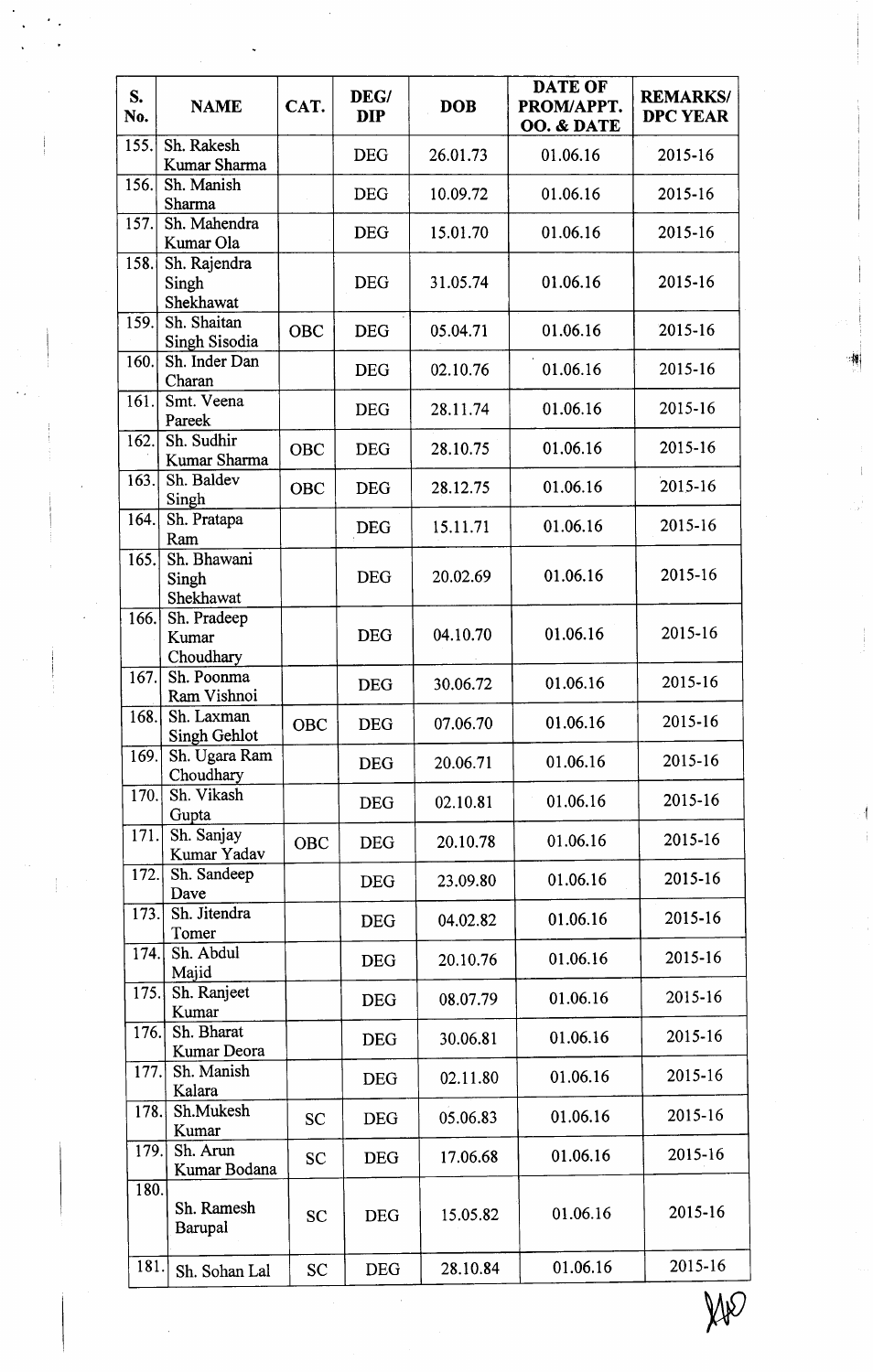| S.<br>No. | <b>NAME</b>                        | CAT.      | DEG/<br><b>DIP</b> | <b>DOB</b> | <b>DATE OF</b><br>PROM/APPT.<br>OO. & DATE | <b>REMARKS/</b><br><b>DPC YEAR</b> |
|-----------|------------------------------------|-----------|--------------------|------------|--------------------------------------------|------------------------------------|
| 182.      | Sh. Pradeep<br>Kumar               | <b>SC</b> | <b>DEG</b>         | 05.09.84   | 01.06.16                                   | 2015-16                            |
| 183.      | Sh. Kheta Ram<br>Panwar            | <b>SC</b> | <b>DEG</b>         | 15.11.77   | 01.06.16                                   | 2015-16                            |
| 184.      | Sh.Deependra<br>Malhotra           | <b>SC</b> | <b>DEG</b>         | 20.06.84   | 01.06.16                                   | 2015-16                            |
| 185.      | Sh. Hemant<br>Kumar Aswani         | <b>SC</b> | <b>DEG</b>         | 01.07.84   | 01.06.16                                   | 2015-16                            |
| 186.      | Sh. Shashi<br>Kant Meena           | <b>ST</b> | <b>DEG</b>         | 24.06.85   | 01.06.16                                   | 2015-16                            |
| 187.      | Sh. Rajesh<br>Kumar Meena          | <b>ST</b> | <b>DEG</b>         | 07.10.85   | 01.06.16                                   | 2015-16                            |
| 188.      | Sh. Rajendra<br>Meena              | <b>ST</b> | <b>DEG</b>         | 23.10.86   | 01.06.16                                   | 2015-16                            |
| 189.      | Sh. Ram Singh<br>Meena             | <b>ST</b> | <b>DEG</b>         | 05.07.80   | 01.06.16                                   | 2015-16                            |
| 190.      | Sh. Rajesh<br>Kumar Buriya         | <b>ST</b> | <b>DEG</b>         | 01.07.88   | 01.06.16                                   | 2015-16                            |
| 191.      | Sh. Manmeet<br>Kumar Pratihar      | <b>ST</b> | <b>DEG</b>         | 01.07.87   | 01.06.16                                   | 2015-16                            |
| 192.      | Sh. Tej Prakash<br>Gehlot          |           | <b>DIP</b>         | 06.06.61   | 01.06.16                                   | 2015-16                            |
| 193.      | Sh. Pukh Raj<br>Sethia             |           | <b>DIP</b>         | 15.10.60   | 01.06.16                                   | 2015-16                            |
| 194.      | Sh. Sanjeev<br>Gupta               |           | <b>DIP</b>         | 01.12.60   | 01.06.16                                   | 2015-16                            |
| 195.      | Sh. Satish<br>Kumar Sharma         |           | DIP                | 27.07.59   | 01.06.16                                   | 2015-16                            |
| 196.      | Sh. Raj Kumar<br>Bhambhri          |           | DIP                | 09.04.58   | 01.06.16                                   | 2015-16                            |
| 197.      | Sh. Inderjeet<br>Singh Arora       |           | <b>DIP</b>         | 09.09.62   | 05.09.16                                   | 2016-17                            |
| 198.      | Sh. Mohan<br><b>Singh Rathore</b>  |           | <b>DIP</b>         | 16.02.63   | 05.09.16                                   | 2016-17                            |
| 199.      | Sh. Harish<br>Soni                 |           | <b>DEG</b>         | 03.08.78   | 05.09.16                                   | 2016-17                            |
| 200.      | Sh. Ishrat Ali<br>Gauri            |           | <b>DEG</b>         | 29.05.81   | 05.09.16                                   | 2016-17                            |
| 201.      | Sh. Kailash<br>Choudhary           |           | <b>DEG</b>         | 12.12.78   | 05.09.16                                   | $2016 - 17$                        |
| 202.      | Sh. Jitendra<br>Singh<br>Shekhawat |           | <b>DEG</b>         | 13.02.78   | 05.09.16                                   | 2016-17                            |
| 203.      | Sh. Sita Ram<br>Chouhan            | <b>SC</b> | DIP                | 15.06.77   | 05.09.16                                   | 2016-17                            |
| 204.      | Sh. Amart Lal<br>Jatav             | <b>SC</b> | <b>DIP</b>         | 26.01.81   | 05.09.16                                   | 2016-17                            |
| 205.      | Sh. Nishant<br>Dhunna              |           | <b>DEG</b>         | 18.10.1993 | 677/1414<br>dt.01.02.17                    | DR 2016-17                         |
| 206.      | Sh. Sanjay Saran                   |           | <b>DEG</b>         | 15.04.1993 | 677/1414<br>dt.01.02.17                    | DR 2016-17                         |
| 207.      | Sh. Govind Nath                    |           | <b>DEG</b>         | 18.04.1994 | 677/1414<br>dt.01.02.17                    | DR 2016-17                         |
| 208.      | Sh. Anil Sheoran                   |           | <b>DEG</b>         | 22.05.1993 | 677/1414<br>dt.01.02.17                    | DR 2016-17                         |
| 209.      | Sh. Veer Singh                     |           | <b>DEG</b>         | 03.02.1993 | 677/1414<br>dt.01.02.17                    | DR 2016-17                         |
| 210.      | Sh. Bhajan Lal<br>Matwala          |           | <b>DEG</b>         | 23.08.1993 | 677/1414<br>dt.01.02.17                    | DR 2016-17                         |
|           |                                    |           |                    |            |                                            |                                    |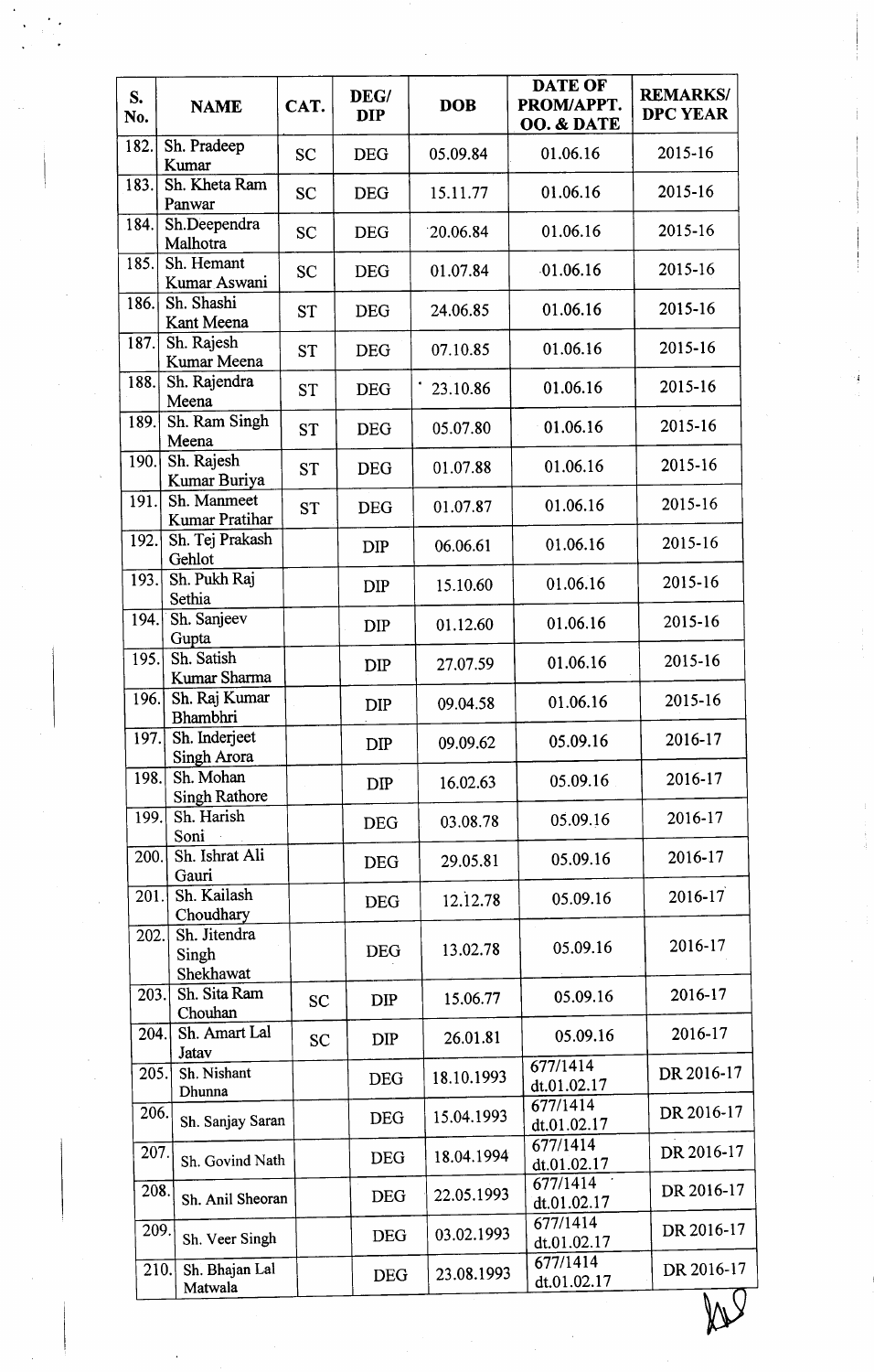| S.<br>No. | <b>NAME</b>                         | CAT.            | DEG/<br><b>DIP</b> | <b>DOB</b>  | <b>DATE OF</b><br>PROM/APPT.<br>OO. & DATE | <b>REMARKS/</b><br><b>DPC YEAR</b> |  |
|-----------|-------------------------------------|-----------------|--------------------|-------------|--------------------------------------------|------------------------------------|--|
| 211.      | Sh. Rakesh<br>Kumar                 |                 | <b>DEG</b>         | 01.08.1992  | 677/1414<br>dt.01.02.17                    | DR 2016-17                         |  |
| 212.      | Sh. Naveen<br>Kumar Yadav           |                 | <b>DEG</b>         | 24.08.1993  | 677/1414<br>dt.01.02.17                    | DR 2016-17                         |  |
| 213.      | Sh. Rajendra<br>Legha               |                 | <b>DEG</b>         | 21.012.1991 | 677/1414<br>dt.01.02.17                    | DR 2016-17                         |  |
| 214.      | Sh. Rahul<br>Choudhary              |                 | <b>DEG</b>         | 09.10.1992  | 677/1414<br>dt.01.02.17                    | DR 2016-17                         |  |
| 215.      | Ms.Yogita                           |                 | <b>DEG</b>         | 15.06.1992  | 677/1414<br>dt.01.02.17                    | DR 2016-17                         |  |
| 216.      | Sh. Pushpender<br>Singh             | <b>SC</b>       | <b>DEG</b>         | 03.09.1989  | 677/1414<br>dt.01.02.17                    | DR 2016-17                         |  |
| 217.      | Sh. Mukesh<br>Kumar Dewra           | <b>SC</b>       | <b>DEG</b>         | 21.010.1992 | 677/1414<br>dt.01.02.17                    | DR 2016-17                         |  |
| 218.      | Ms. Rekha<br>Choudhary              |                 | <b>DEG</b>         | 25.05.1989  | 677/1414<br>dt.01.02.17                    | DR 2016-17                         |  |
| 219.      | Ms. Jyoti<br>Panwar                 |                 | <b>DEG</b>         | 27.07.1992  | 677/1414<br>dt.01.02.17                    | DR 2016-17                         |  |
| 220.      | Ms. Anuradha<br>Ujjwal              |                 | <b>DEG</b>         | 12.09.1983  | 677/1414<br>dt.01.02.17                    | DR 2016-17                         |  |
| 221.      | Sh. Deepak<br>Mourya                | <b>SC</b>       | <b>DEG</b>         | 03.09.1993  | 677/1414<br>dt.01.02.17                    | DR 2016-17                         |  |
| 222.      | Sh. Arun                            | <b>ST</b>       | <b>DEG</b>         | 16.10.1992  | 677/1414<br>dt.01.02.17                    | DR 2016-17                         |  |
| 223.      | Sh. Love Kumar<br>Meena             | <b>ST</b>       | <b>DEG</b>         | 12.04.1990  | 677/1414<br>dt.01.02.17                    | DR 2016-17                         |  |
| 224.      | Sh. Naresh<br>Kumar                 |                 | <b>DEG</b>         | 06.06.1993  | 677/1414<br>dt.01.02.17                    | DR 2016-17                         |  |
| 225.      | Sh. Virendra<br><b>Singh Panwar</b> |                 | <b>DEG</b>         | 29.12.80    | 01.09.17                                   | 2017-18                            |  |
| 226.      | Sh. Anil<br>Kumar                   |                 | <b>DEG</b>         | 12.11.82    | 01.09.17                                   | 2017-18                            |  |
| 227.      | Sh.Ramsukh<br>Dudi                  |                 | <b>DEG</b>         | 11.06.79    | 01.09.17                                   | 2017-18                            |  |
| 228.      | Sh. Dilip<br>Kumar Sharma           |                 | <b>DEG</b>         | 18.02.81    | 01.09.17                                   | 2017-18                            |  |
| 229.      | Sh. Parveen<br>Parihar              |                 | <b>DEG</b>         | 11.10.77    | 01.09.17                                   | 2017-18                            |  |
| 230.      | Sh. Gajendra<br>Devra               |                 | <b>DEG</b>         | 09.01.81    | 01.09.17                                   | 2017-18                            |  |
| 231.      | Sh.Dinesh Soni                      |                 | <b>DEG</b>         | 01.07.77    | 01.09.17                                   | 2017-18                            |  |
| 232.      | Sh. Devendra<br>Vyas                |                 | <b>DEG</b>         | 01.07.75    | 01.09.17                                   | 2017-18                            |  |
| 233.      | Sh. Chandra<br>Shekhar Ojha         |                 | <b>DEG</b>         | 05.07.84    | 01.09.17                                   | 2017-18                            |  |
| 234.      | Sh. Hanuman<br>Singh Jhakar         |                 | <b>DIP</b>         | 10.02.63    | 01.09.17                                   | 2017-18                            |  |
| 235.      | Sh. Jitendra K.<br>Chawala          |                 | <b>DIP</b>         | 14.11.65    | 01.09.17                                   | 2017-18                            |  |
| 236.      | Sh. Duli Chand<br>Beniwal           |                 | <b>DIP</b>         | 15.07.60    | 01.09.17                                   | 2017-18                            |  |
| 237.      | Sh.Manga Ram<br>Choudhary           |                 | <b>DIP</b>         | 04.04.66    | 01.09.17                                   | 2017-18                            |  |
| 238.      | Sh. Sushil<br>Kumar Verma           | <b>SC</b>       | <b>DIP</b>         | 01.07.76    | 01.09.17                                   | 2017-18                            |  |
| 239.      | Sh.Chhagan Lal<br>Meena             | ST <sup>®</sup> | <b>DIP</b>         | 20.04.80    | 01.09.17                                   | 2017-18                            |  |
|           |                                     |                 |                    |             |                                            |                                    |  |